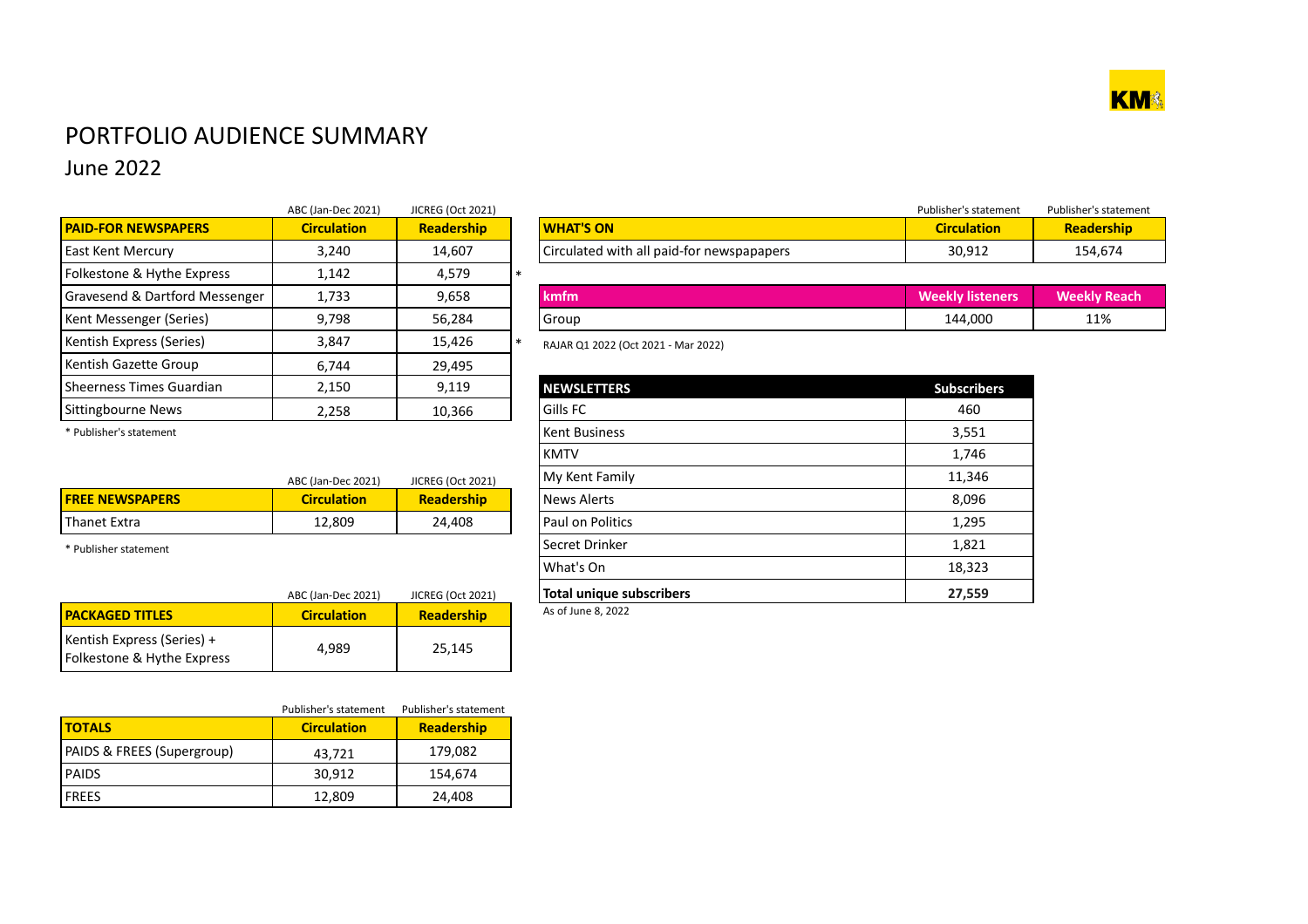

## PORTFOLIO AUDIENCE SUMMARY June 2022

| <b>WEBSITES</b>                | <b>Page Views</b> | <b>Unique Visitors</b> |
|--------------------------------|-------------------|------------------------|
| Dartford Messenger             | 859,069           | 409,758                |
| <b>East Kent Mercury</b>       | 910,296           | 377,547                |
| Folkestone & Hythe Express     | 773,800           | 332,817                |
| Gravesend Messenger            | 887,520           | 390,435                |
| Kent Messenger: Maidstone & WK | 1,957,848         | 600,107                |
| Kent Messenger: West Kent      | 853,584           | 380,220                |
| Kentish Express                | 1,512,280         | 548,004                |
| Kentish Gazette Group          | 3,160,431         | 904,364                |
| <b>KentOnline</b>              | 25,248,678        | 3,432,709              |
| Medway Messenger               | 2,872,105         | 775,042                |
| Sheerness Times Guardian       | 689,526           | 270,152                |
| Sittingbourne News             | 666,920           | 311,121                |
| Thanet Extra                   | 989,279           | 465,196                |

| <b>WEBSITES</b>                | <b>Page Views</b> | <b>Unique Visitors</b> | <b>WEBSITES</b>                                         | <b>Page Views</b> | <b>Unique Visitors</b> |
|--------------------------------|-------------------|------------------------|---------------------------------------------------------|-------------------|------------------------|
| Dartford Messenger             | 859,069           | 409,758                | <b>Destination Kent</b>                                 | 444               | 346                    |
| East Kent Mercury              | 910,296           | 377,547                | FindIt365                                               | 2,670             | 1,261                  |
| Folkestone & Hythe Express     | 773,800           | 332,817                | <b>Kent Business</b>                                    | 154,755           | 108,704                |
| <b>Gravesend Messenger</b>     | 887,520           | 390,435                | Kent Homes                                              | 64,640            | 7,131                  |
| Kent Messenger: Maidstone & WK | 1,957,848         | 600,107                | KentJobs                                                | 125,929           | 19,519                 |
| Kent Messenger: West Kent      | 853,584           | 380,220                | Kent Wedding Day                                        | 408               | 235                    |
| Kentish Express                | 1,512,280         | 548,004                | kmfm                                                    | 69,659            | 18,819                 |
| Kentish Gazette Group          | 3,160,431         | 904,364                | <b>KMTV</b>                                             | 36,164            | 21,115                 |
| KentOnline                     | 25,248,678        | 3,432,709              | My Kent Family                                          | 22,184            | 14,401                 |
| Medway Messenger               | 2,872,105         | 775,042                | What's On                                               | 401,146           | 238,526                |
|                                |                   |                        | $\sim$ $\sim$ $\sim$ $\sim$ $\sim$ $\sim$ $\sim$ $\sim$ |                   |                        |

Google Analytics (May 2022)